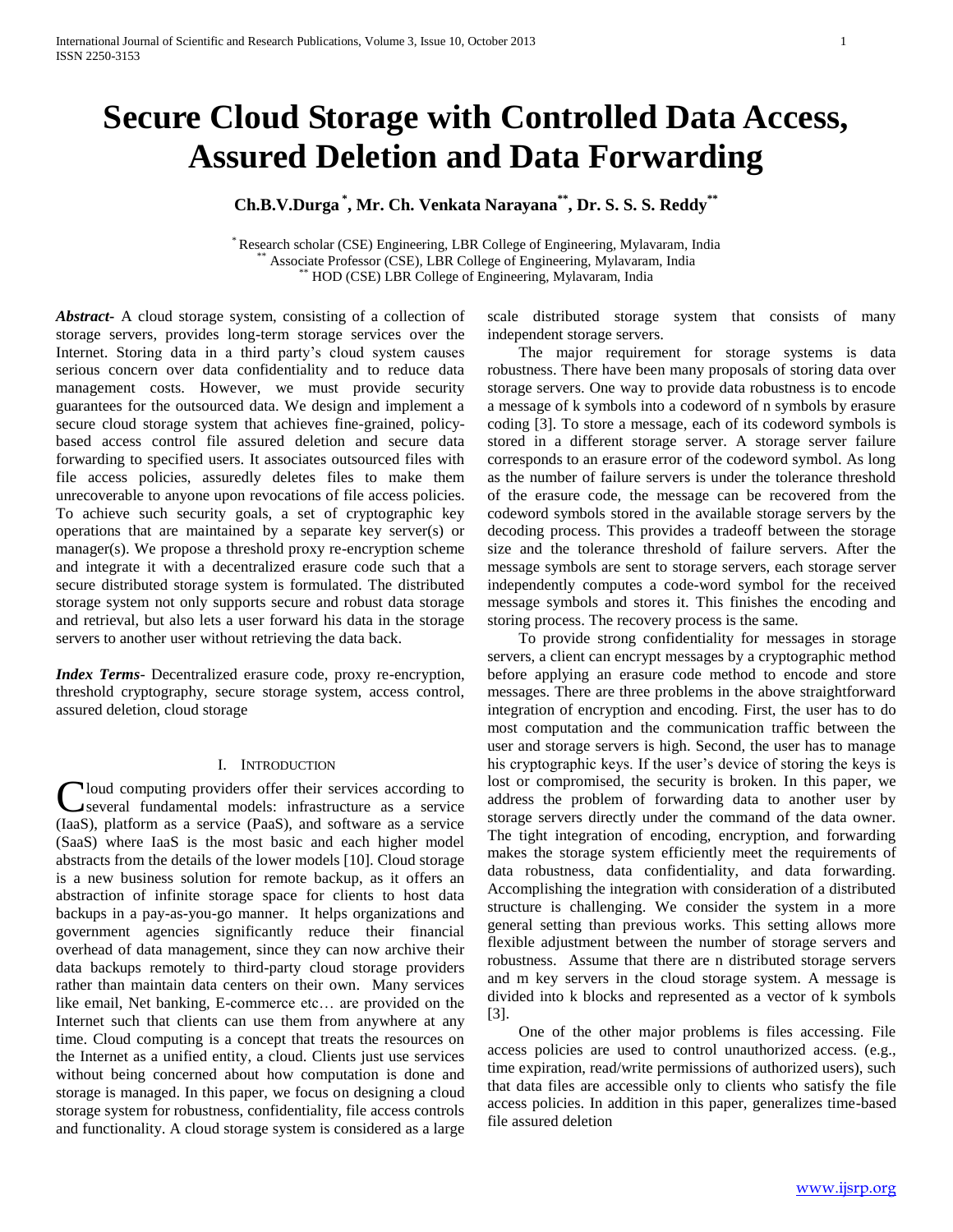Our contributions are as follows:

- **Policy based access control and file assured deletion**
- **Secure data forwarding to specified users**

# II. RELATED WORK

## *Policy-Based Deletion*

 We now generalize time-based deletion [1][2] to policybased deletion as follows: we associate each file with a single atomic file access policy (or policy for short), or more generally, a Boolean combination of atomic policies. Each (atomic) policy is associated with a control key, and all the control keys are maintained by the key manager. Suppose now that a file is associated with a single policy. Then similar to time-based deletion, the file content is encrypted with a data key, and the data key is further encrypted with the control key corresponding to the policy. When the policy is revoked, the corresponding control key will be removed from the key manager. Thus, when the policy associated with a file is revoked and no longer holds the data key and hence the encrypted content of the file cannot be recovered with the control key of the policy. In this case, we say the file is assuredly deleted. The main idea of policy-based deletion is to delete files that are associated with revoked policies.

 The definition of a policy varies across applications. In fact, time-based deletion is a special case under our frame-work. In general, policies with other access rights can be defined. To motivate the use of policy-based deletion, let us consider a scenario where a company outsources its data to the cloud. We consider four practical cases where policy-based deletion will be useful [4].

- Storing files for tenured employees.
- Storing files for contract-based employees.
- Storing files for a team of employees.
- Switching a cloud provider.

# *Distributed Storage Systems*

 At the early years, the Network-Attached Storage (NAS) and the Network File System (NFS) provide extra storage devices over the network such that a user can access the storage devices via network connection. Afterward, many improvements on scalability, robustness, efficiency, and security were proposed.

 A decentralized architecture for storage systems offers good scalability. One way to reduce the expansion rate is to use erasure codes to encode messages. A message is encoded as a codeword, which is a vector of symbols, and each storage server stores a codeword symbol. A storage server failure is modeled as an erasure error of the stored codeword symbol. Random linear codes support distributed encoding, that is, each codeword symbol is independently computed. To store a message of k blocks, each storage server linearly combines the blocks with randomly chosen coefficients and stores the codeword symbol and coefficients. To retrieve the message, a user queries k storage servers for the stored codeword symbols and coefficients and solves the linear system. The case that  $n = ak$  for a fixed constant a. They showed that distributing each block of a message to v randomly chosen storage servers is enough to have a probability

 $1 - k/p - o(1)$  of a successful data retrieval, where  $v = b \ln k$ ,  $b >$ 5a, and p is the order of the used group. The sparsity parameter v  $=$  b ln k is the number of storage servers which a block is sent to. The larger v is, the communication cost is higher and the successful retrieval probability is higher. The system has light data confidentiality because an attacker can compromise k storage servers to get the message.

 A secure decentralized erasure code for the networked storage system [16] in addition to storage servers, their system consists of key servers, which hold cryptographic key shares and work in a distributed way. In their system, stored messages are encrypted and then encoded. To retrieve a message, key servers query storage servers for the user. As long as the number of available key servers is over a threshold t, the message can be successfully retrieved with an overwhelming probability. One of their results shows that when there are n storage servers with  $n =$ ak√ k, the parameter v is b√ k ln k with b > 5a, and each key server queries 2 storage servers for each retrieval request, the probability of a successful retrieval is at least  $1 - k/p - o(1)$ .

## *A. Proxy Re-Encryption Schemes*

Proxy re-encryption schemes [3][5],  $PK_A$  to a new one under another public key  $PK_B$  by using the re-encryption key  $RK_{A\rightarrow B}$ . The server does not know the plaintext during transformation. Our work further integrates encryption, reencryption, and encoding such that storage robustness is strengthened.

 Type-based proxy re-encryption schemes [8] provide a better granularity on the granted right of a re-encryption key. A user can decide which type of messages and with whom he wants to share in this kind of proxy re-encryption schemes. In a keyprivate proxy re-encryption scheme, given a re-encryption key, a proxy server cannot determine the identity of the recipient. This kind of proxy re-encryption schemes provides higher privacy guarantee against proxy servers.

Let  $G_1$  and  $G_2$  be cyclic multiplicative groups with a prime order p and g ε G 1 be a generator. A map  $\tilde{e}$  : G<sub>1</sub> X G<sub>1</sub> -> G<sub>2</sub> is a bilinear map if it is efficiently computable and has the properties of bilinearity and no degeneracy: for any x, y  $\epsilon Z^*$  <sub>p</sub>,  $\tilde{e}(g^x, g^y)$  =  $\tilde{e}(g,g)^{xy}$  and  $\tilde{e}(g,g)$  is not the identity element in G 2. Let Gen( $1^{\lambda}$ ) be an algorithm generating (g,  $\tilde{e}$ , G<sub>1</sub>, G<sub>2</sub>, p), where  $\lambda$  is the length of p. Let  $x \in R$  X denote that  $x$  is randomly chosen from the set X.

 Decisional bilinear Diffie-Hellman assumption. This assumption is that it is computationally infeasible to distinguish the distributions  $(g, g^x, g^y, g^z, \tilde{e}(g,g)^{xyz})$  and  $(g, g^x, g^y, g^z, g^z)$  $\tilde{e}(g.g)^r$ , where x, y, z, r  $\tilde{e}$  R  $\tilde{Z}^*_{p}$ .

 Threshold proxy re-encryption scheme with multiplicative homomorphic property. An encryption scheme is multiplicative homomorphic if it supports a group operation Θ on encrypted plaintexts without decryption D (SK, E (PK, m<sub>1</sub>) Θ E (PK, m<sub>2)</sub>)  $= m_1$  m<sub>2</sub> where E is the encryption function, D is the decryption function, and (PK , SK) is a pair of public key and secret key. Given two coefficients  $g_1$  and  $g_2$ , two message symbols  $m_1$  and  $m_2$  can be encoded to a codeword symbol  $m_1^{g_1}$   $m_2^{g_2}$  in the encrypted form  $C = E(PK, m_1)^{g_1} \Theta E(PK, m_2)^{g_2} = E(PK, m_1^{g_1}$ .  $m_2$ <sup>g2</sup>)

 A secret key is shared to key servers with a threshold value t via the Shamir secret sharing scheme, where  $t \ge k$ .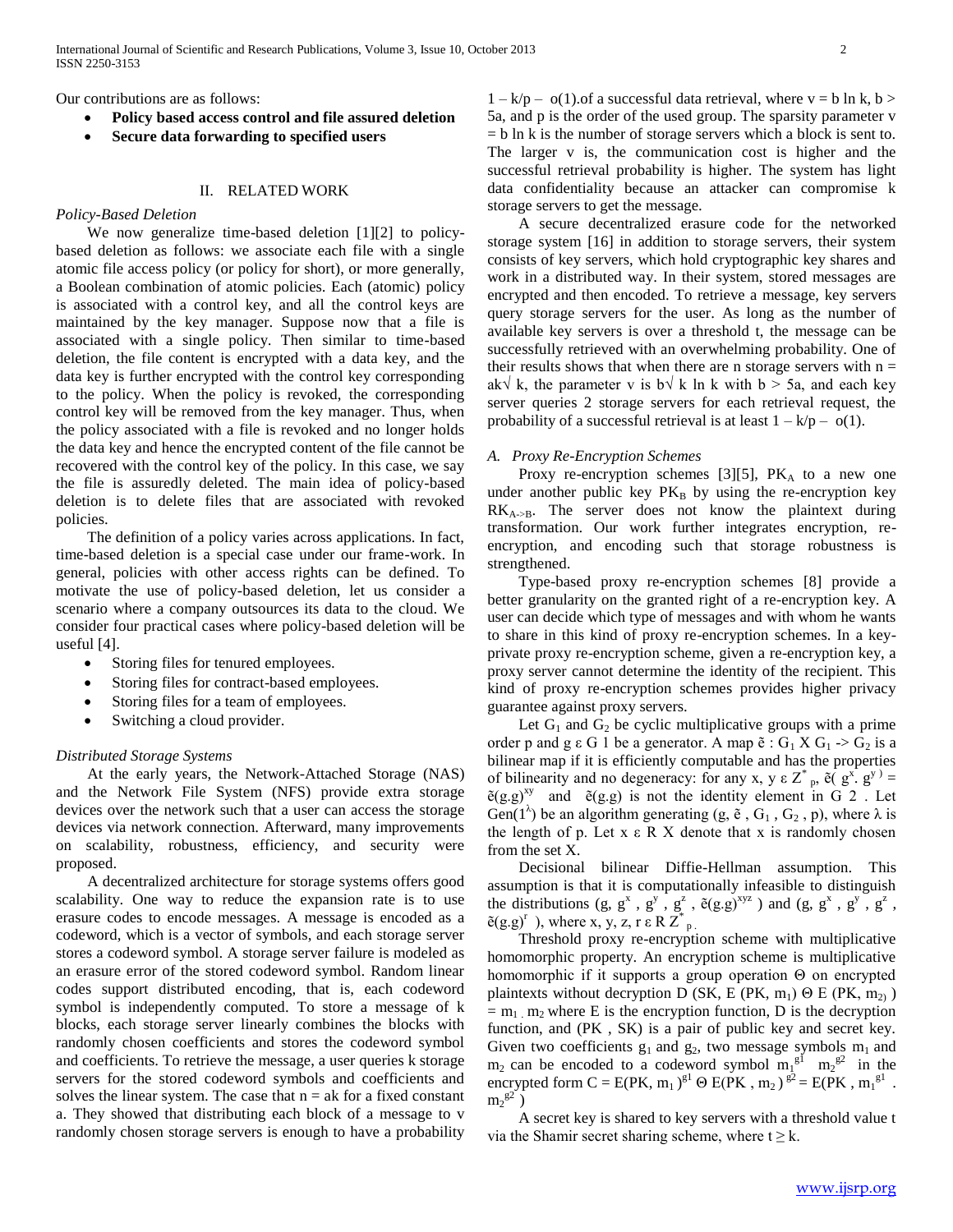#### *C. Integrity Checking Functionality*

 Another important functionality about cloud storage is the function of integrity checking. After a user stores data into the storage system, he no longer possesses the data at hand. The user may want to check whether the data are properly stored in storage servers. The concept of provable data possession and the notion of proof of storage are proposed in previous papers. Later, public audit ability of stored data is addressed in previous. Nevertheless all of them consider the messages in the clear text form.

#### III. SCENARIO

#### *D. System Model*

 As shown in Fig.1, our system model consists of users, n storage servers  $SS_1$ ,  $SS_2$ , ...,  $SS_n$ , and m key servers  $KS_1$ ,  $KS_2$ , ... ., KS<sub>m</sub> [3]. Our system consists of **seven** phases: system setup, policy agreement, data storage, data forwarding, data retrieval, policy renewal and assured deletion. These seven phases are described as follows.

 In the system **setup phase**, the system manager chooses system parameters and publishes them. Each client A is assigned a public-secret key pair ( $PK_A$ ,  $SK_A$ ).

#### **Fig.1. A general system model**



User A distributes his secret key  $SK_A$  to key servers such that each key server  $KS_i$  holds a key share  $SK_{A,i}$ ,  $1 \le i \le m$ . The key is shared with a threshold t [3].

 In **Policy agreement and upload** phase, mainly focus on two kinds of logical connectives: 1) the conjunction (AND), which means the data is accessible only when every policy is satisfied, and 2) the disjunction (OR), which means if any policy is satisfied, then the data is accessible. Conjunctive policies [4], Suppose that F is associated with conjunctive policies  $P_1 \wedge P_2 \wedge$  $\ldots$  ^ P<sub>m</sub>. To upload F to the cloud, the user first randomly generates a data key K, and i secret keys  $S_1, S_2, \ldots, S_i$ . It then sends the following to the cloud:  $\{K\}_{S_1}\}_{S_2}$ ...,  $S_1^{\text{el}}, S_2^{\text{el}}, \ldots$ ,  $S_i^{ei}$ , and  ${F}_K$ . On the other hand, to recover F, the client generates random number R and sends  $(S_1 \ R)^{e_1}$ ,  $(S_2 \ R)^{e_2}$ ,...,  $(S_i \ R)^{e_3}$  $R$ <sup>et</sup> to the key server ,which then returns  $S_1$  R,  $S_2$  R,...,  $S_i$  R. The client can then recover  $S_1, S_2, \ldots, S_i$ , and hence K and F.





 Disjunctive polices, suppose that F is associated with disjunctive policies  $P_{i1}V P_{i2}V ... V P_{im}$ . To upload F to the cloud, the client will send the following:  ${K}_{S1}$ ,  ${K}_{S2}$ , ...,  ${K}$  $\{S_{\text{sm}}\}$ ,  $S_1^{\text{el}}$ ,  $S_2^{\text{el}}$ , ...,  $S_m^{\text{em}}$ , and  $\{F\}_K$ . Therefore, the client needs to compute m different encrypted copies of K. On the other hand, to recover F, we can use any one of the policies to decrypt the file, as in the above operations.

 In the **data storage** phase, user A encrypts his message M and dispatches it to storage servers. A message M is decomposed into k blocks  $m_1, m_2, \ldots, m_k$  and has an identifier ID. Client A encrypts each block  $m_i$  into a ciphertext  $C_i$  and sends it to v randomly chosen storage servers. Upon receiving ciphertexts from a user, each storage server linearly combines them with randomly chosen coefficients into a codeword symbol and stores it. Note that a storage server may receive less than k message blocks and we assume that all storage servers know the value k in advance. Erasure coding over exponents [3], consider that the message domain is the cyclic multiplicative group  $G_2$ . An encoder generates a generator matrix  $G = [g_{i,j}]$  for  $1 \le i \le k, 1 \le j$  $\leq$  n as follows: for each row, the encoder randomly selects an entry and randomly sets a value from  $Z^*$  to the entry.





 The encoder repeats this step v times with replacement for each row. The values of the rest entries are set to 0. Let the message be  $(m_1, m_2, \ldots, m_k) \varepsilon G_2^k$ . The encoding process is to generate  $(w_1, w_2, \ldots, w_n) \in G_2^n$ , where  $w_i = m_1^{\text{gl},j} m_2^{\text{gl},j}$ ...  $m_k^{gk,j}$  for  $1 \le j \le n$ . The first step of the decoding process is to compute the inverse of a k X k sub matrix K of G. Let K be  $[g_{i,j}]$ for  $1 \le i$ ,  $j_i \le k$ . Let  $K^{-1} = [d_{i,j}]_{1 \le i,j \le k}$ . The final step of the decoding process is to compute  $m_i = w_{j1}^{a}$ <sup>dli</sup>,  $w_{j2}^{d2i}$ ,  $w_{jk}^{dki}$  for the 1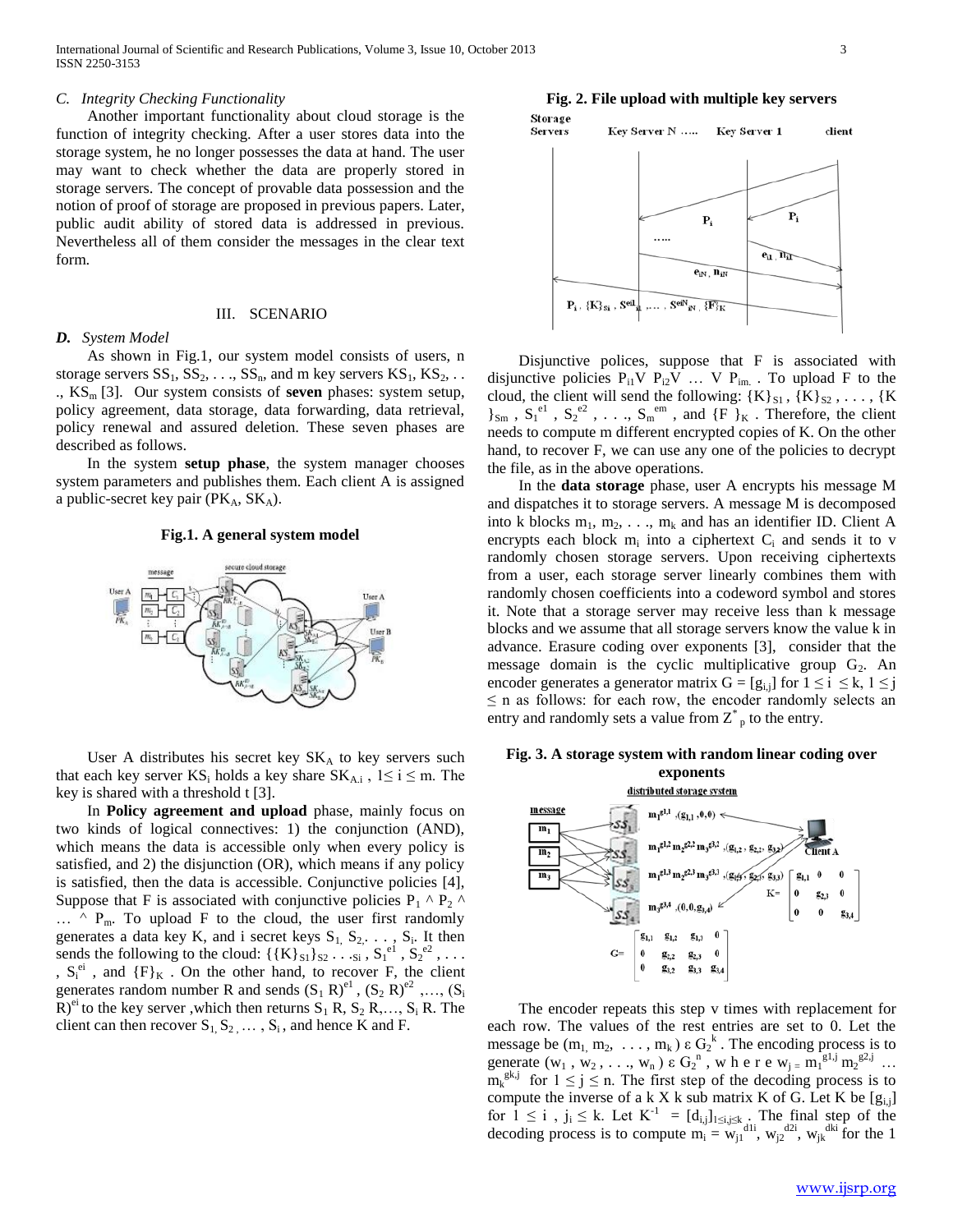$\leq i \leq k$ . An example is shown in Fig.3 Client A stores three messages m1,m2 and m3 into four storage servers. When the storage servers  $SS1$ ,  $SS_3$  and  $SS_4$  are available and the k X k sub matrix K is invertible, Client A can decode m1,m2 and m3 from the codeword symbols  $w_1$ ,  $w_3$ ,  $w_4$  and the coefficients (g<sub>1.1</sub>,0,0),  $(0, g_{2,3}, 0), (0, 0, g_{3,4})$  which are stored in the storage servers  $SS<sub>1</sub>, SS<sub>3</sub>$  and  $SS<sub>4</sub>$ .

 In the **data retrieval** phase, user A requests to retrieve a message from storage servers. The message is either stored by him or forwarded to him. User A sends a retrieval request to key servers. Upon receiving the retrieval request and executing a proper authentication process with user A, Fig. 4 shows the file download operation with multiple key servers. After retrieving the encrypted key shares  $S_{i1}^{eil}$ ,  $S_{i2}^{eil}$ , ...,  $S_{iN}^{eil}$  from the cloud, the client needs to request each key Server to decrypt a share. For the jth share  $S_{ij}^{eij}$  (j = 1, 2, ..., N), the client decoys it with a randomly generated number R, and sends  $S_{ij}^{eij}$  R<sup>eij</sup> to key Server j. Then, key Server j responds the client with  $S_{ij}R$ . It also encrypts the response with ABE [7]. After undecoys, the client knows  $S_{ii}$ . After collecting M decrypted shares of  $S_{ii}$ , the client decrypts codeword symbols, F the original message.

#### **Fig: 4. Data retrieval with multiple key servers.**



**.**

 When a storage server fails, a new one is added. The new storage server queries k available storage servers, linearly combines the received codeword symbols as a new one and stores it. The system is then recovered.

 In the **data forwarding** phase, user A forwards his encrypted message with an identifier ID stored in storage servers to user B such that B can decrypt the forwarded message by his secret key. To do so, A uses his secret key  $SK_A$  and B's public key  $PK_B$  to compute a re-encryption key[3]  $RK^{ID}$  <sub>A->B</sub> and then sends  $RK^{ID}$ <sub>A->B</sub> to all storage servers. Each storage server uses the re- encryption key to re-encrypt its codeword symbol for later retrieval requests by B.

#### **Fig: 5. File forwarding from client A to B** client B Storage Key Server N ..... client A Key Server 1 Servers  $P_i$ , S<sup>eil</sup><sub>il</sub>, ,  $S^{\text{eiN}}_{\text{ex}}$  $\widehat{P_i, S^{di}}_i, R^{di}$  $S_{ii}$ ,  $R_{I_{ABE}}$  $IS_{ix}$ ,  $RI_{AB}$  ${F_{\rm RK}}^{\rm D}$ <sub>A->B</sub>  $P_i$ , {RK<sup>ID</sup><sub>A->B</sub> }<sub>Siz</sub>, S<sup>ei1</sup><sub>il</sub>,..., S<sup>eiN</sup><sub>EN</sub>

 The re-encrypted codeword symbol is the combination of ciphertexts under B's public key. In order to distinguish reencrypted codeword symbols from intact ones, we call them original codeword symbols and re-encrypted codeword symbols, respectively.

 In **policy renewal** phase, policy renewal means to associate a file with a new policy (or combination of policies). For example, if a user wants to extend the expiration time of a file, then the user can update the old policy that specifies an earlier expiration time to the new policy that specifies a later expiration time.

Policy renewal fully operates on keys, without retrieving the encrypted file from the cloud. The procedures can be summarized as follows [4]:

- Download all encrypted keys from the Storage servers.
- Send them to the key server for decryption.
- Recover the data key.
- Re-encrypt the data key with the control keys of the new Boolean combination of policies.
- Finally, send the newly encrypted keys back to the Storage servers.



 Fig. 6 illustrates this special case of policy renewal. In this case, the client simply sends the decoyed version  $S_i^{e^i} R^{ei}$  to the key manager, which then returns  $S_iR$ . The client then recovers  $S_i$ . Now, the client re-encrypts  $S_i$  into  $S_i^{ej}$  (mod  $n_j$ ), where  $(n_j, e_j)$  is the public control key of policy  $P_j$ , and sends it to the cloud. Note that the encrypted data key K remains intact.

 In **data deletion** phase, to delete a file associated with conjunctive policies, we simply revoke any of the policies (say,  $P_i$ ). Thus, we cannot recover  $S_i$  and hence the data key K and file F. On the other hand, to delete a file associated with disjunctive policies, we need to revoke all policies, so that  $S_j^{\epsilon j}$  cannot be